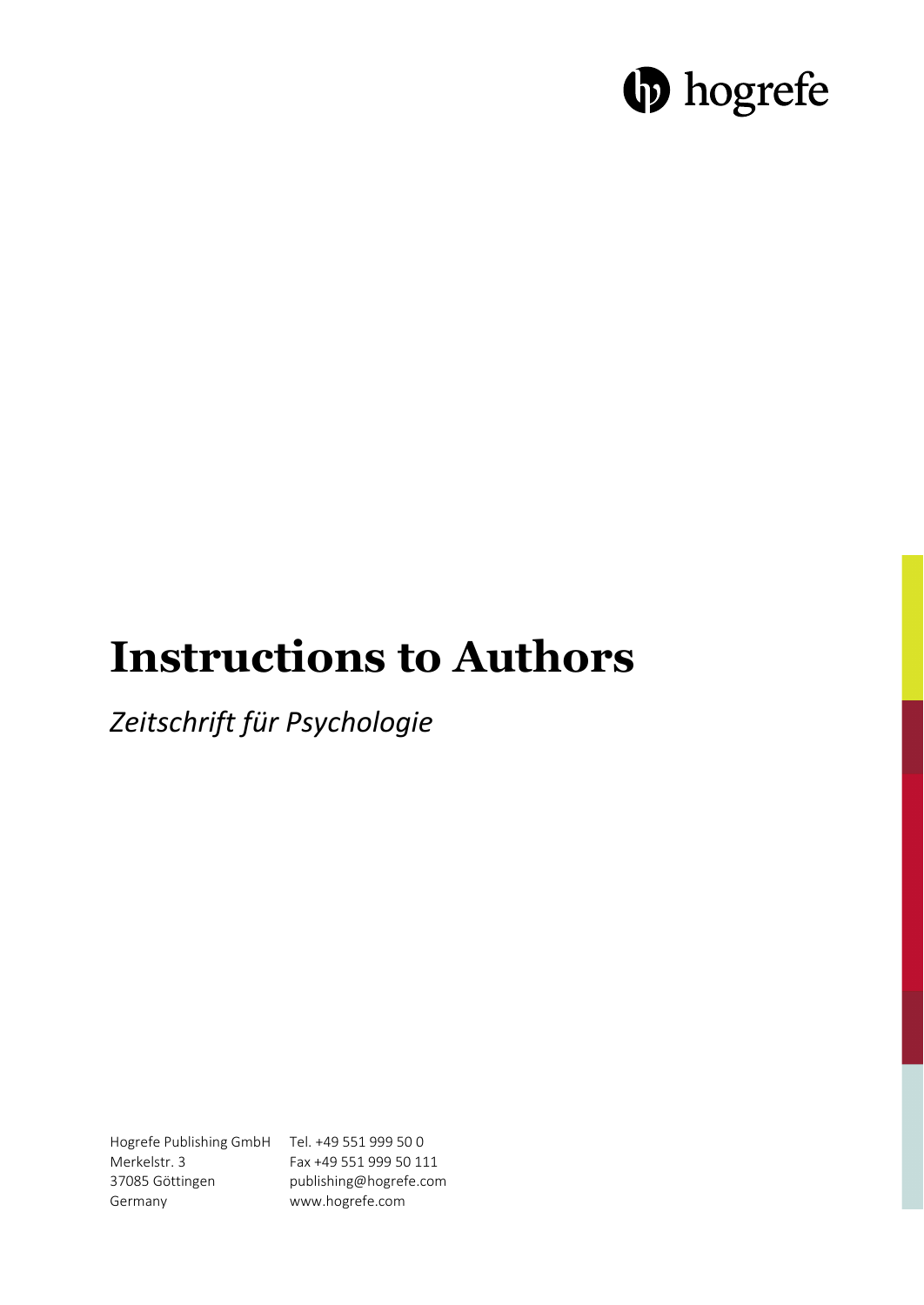## **Aims and Scope of** *Zeitschrift für Psychologie*

The *Zeitschrift für Psychologie*, originally founded in 1890, is the oldest psychology journal in Europe and the second oldest in the world. Since 2007 it is published in English.

The *Zeitschrift für Psychologie* publishes high-quality research from all branches of empirical psychology that is clearly of international interest and relevance, and does so in four topical issues per year.

Each topical issue is carefully compiled by guest editors. The guest editors and the editorial team are assisted by an experienced international editorial board and external reviewers to ensure that the journal's strict peer-review process is in keeping with its long and honorable tradition of publishing only the best of psychological science. The subjects covered are determined by the editorial team after consultation within the scientific community, thus ensuring topicality.

The *Zeitschrift für Psychologie* thus brings convenient, cutting-edge compilations of the best of modern psychological science, each covering an area of current interest.

## *Zeitschrift für Psychologie* **publishes the following types of articles**

Each topical issue generally features one broad **Review Article** accompanied by several **Original Articles** from leading researchers, as well as additional shorter contributions such as **Research Spotlights** (presenting details of individual studies or summaries of particularly interesting work in progress), **Horizons** (summarizing important recent or future meetings or outlining future directions of work), **Opinion** pieces that provide a platform for both established and alternative views on aspects of the issue's topic, and **Registered Reports** that invite multistudy submissions common in psychological assessment research.

The maximum lengths of the various article types are listed below. Please note that from the figures given below, allowances have to be deducted for figures and tables depending on their size:

- 5000 characters and spaces / 600 words for a full-page table or figure
- 2500 characters and spaces / 300 words for a half-page table or figure
- 1250 characters and spaces / 150 words for a quarter-page table or figure

**Review Articles:** maximum length of 60,000 characters and spaces / approx. 8,500 words including everything

**Original Articles:** maximum length of 50,000 characters and spaces / approx. 7,000 words including everything

**Research Spotlights:** maximum length of 20,000 characters and spaces / approx. 2,800 words including everything

**Horizons:** maximum length of 9,000 characters and spaces / approx. 1,200 words including everything

**Opinions:** maximum length of 9,000 characters and spaces / approx. 1,200 words including everything

**Registered Reports** are submitted and evaluated in a two-stage process. The Stage-1 manuscript contains the theoretical background, method, and proposed data analysis for a planned but not yet conducted study. If the Stage-1 manuscript receives an in-principle acceptance, the author(s) must preregister it in an independent institutional repository (e.g., [https://osf.io\)](https://osf.io/) before proceeding with data collection and analysis in accordance with the accepted protocol. The Stage-2 manuscript contains the sections from the Stage-1 manuscript with the addition of the results and discussion sections. Stage-2 manuscripts are automatically accepted, irrespective of the directionality of the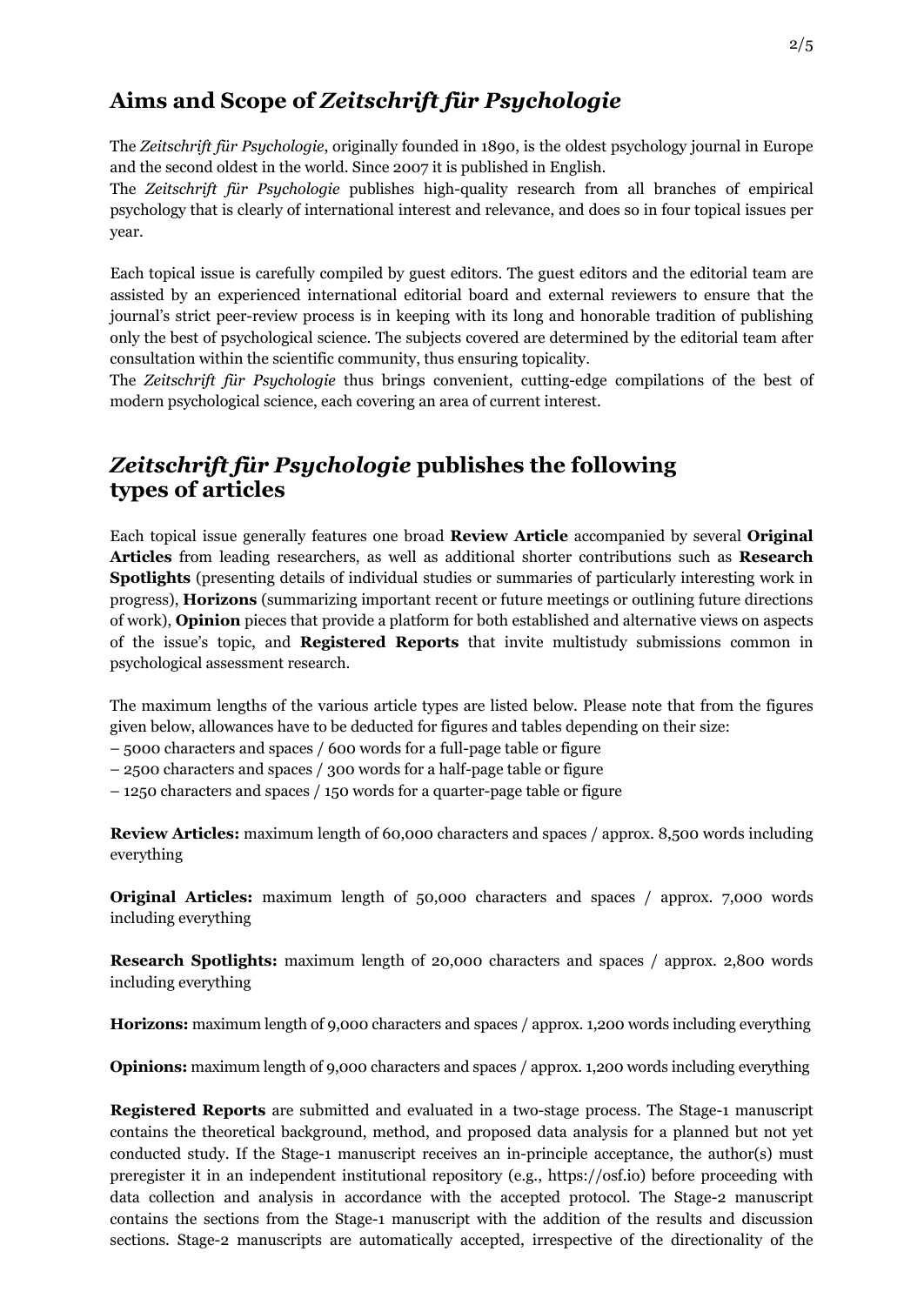results, unless the study has diverged from what was originally proposed. The word limit for Stage-1 manuscripts is 3,500 and for Stage-2 manuscripts it is 4,500, including abstract, text, references, notes, appendices, as well as figures and tables. The contents of Registered Reports should be structured as described in the Preregistration Standards for Psychology – the Psychological Research Preregistration-Quantitative (PRP-QUANT) Template which is publicly available at [http://dx.doi.org/10.23668/psycharchives.4584.](http://dx.doi.org/10.23668/psycharchives.4584)

#### *Stage 1*

At Stage 1, the manuscript must contain an *Introduction* section that provides background and the specific hypotheses to be tested. Successful submissions will use established methods to test specific predictions. The Registered Report format is not well-suited to purely exploratory research and is a mechanism for confirming/disconfirming predictions.

- The Stage-1 submission should detail previous related work. Completed pilot studies may be included to demonstrate the effectiveness of the proposed methodology. The Registered Report category welcomes multistudy submissions that are common in psychological assessment research. A Stage-1 manuscript can report methods for a series of planned studies. Authors can also add studies to approved submissions. In such cases the approved Stage-2 manuscript will be accepted for publication, and authors can then propose additional experiments for Stage-1 consideration.
- The Stage-1 submission must contain a *Method* section that provides a detailed description of the proposed research (i.e., enough to allow for direct replication). In case word limits do not allow for a comprehensive description, authors can provide supplementary material in electronic form (i.e., ESM) that helps reviewers scrutinize the study protocol. The research proposal must explicitly justify the targeted number of participants. Often this will be via statistical power analysis. To ensure that the results are informative regardless of outcome (i.e., keeping both Type-I and Type-II error probabilities low), high statistical power or precision will typically be required. *Authors are required to confirm that the proposed research has not been conducted at the time of Stage-1 submission*.
- The Stage-1 submission must contain a *Data Analysis* section within the method section that details the data analysis procedures that will be used. The manuscript must describe the measured variables, the statistical tests and procedures, as well as the anticipated patterns of results. In suicide prevention research there will not always be a dichotomous accept/reject of hypotheses, but criteria by which researchers are formulating conclusions must be stated a priori. Rules for data elimination (e.g., participant exclusion criteria, outlier trimming) must also be specified a priori.
- The Stage-1 submission should also include a predicted timeline for the research: The anticipated dates when ethical approval will be sought (if not already acquired), when the data collection will take place, when data will be analyzed, when the manuscript will be written up, and the anticipated date for the submission of the Stage-2 manuscript.

#### *Stage 2*

After a Registered Report submission is accepted at Stage 1, the accepted protocol must be registered by the authors in a recognized repository (either publicly or under embargo until Stage 2) and the research conducted according to the protocol. The Stage-2 revision should contain essentially the same Introduction and Method sections as the Stage-1 submission, plus the new *Results* and *Discussion* sections. It should also include a reference to the Stage-1 manuscript. Additional post-hoc analyses can be included but must be clearly distinguishable from the registered analyses.

- Stage-2 submissions will be evaluated with regard to their adherence to the accepted Stage-1 protocol. Any deviations from the approved protocol must be reported to the handling editor and the journal as soon as the authors become aware of their necessity and must seek editorial approval. Deviations that have not been approved by the handling editor and the journal as compared to the approved protocol will lead to rejection as a Registered Report.
- Stage-2 submissions will be evaluated with regard to whether the conclusions follow from the results. The in-principle acceptance at Stage 1 guarantees the publication of some version of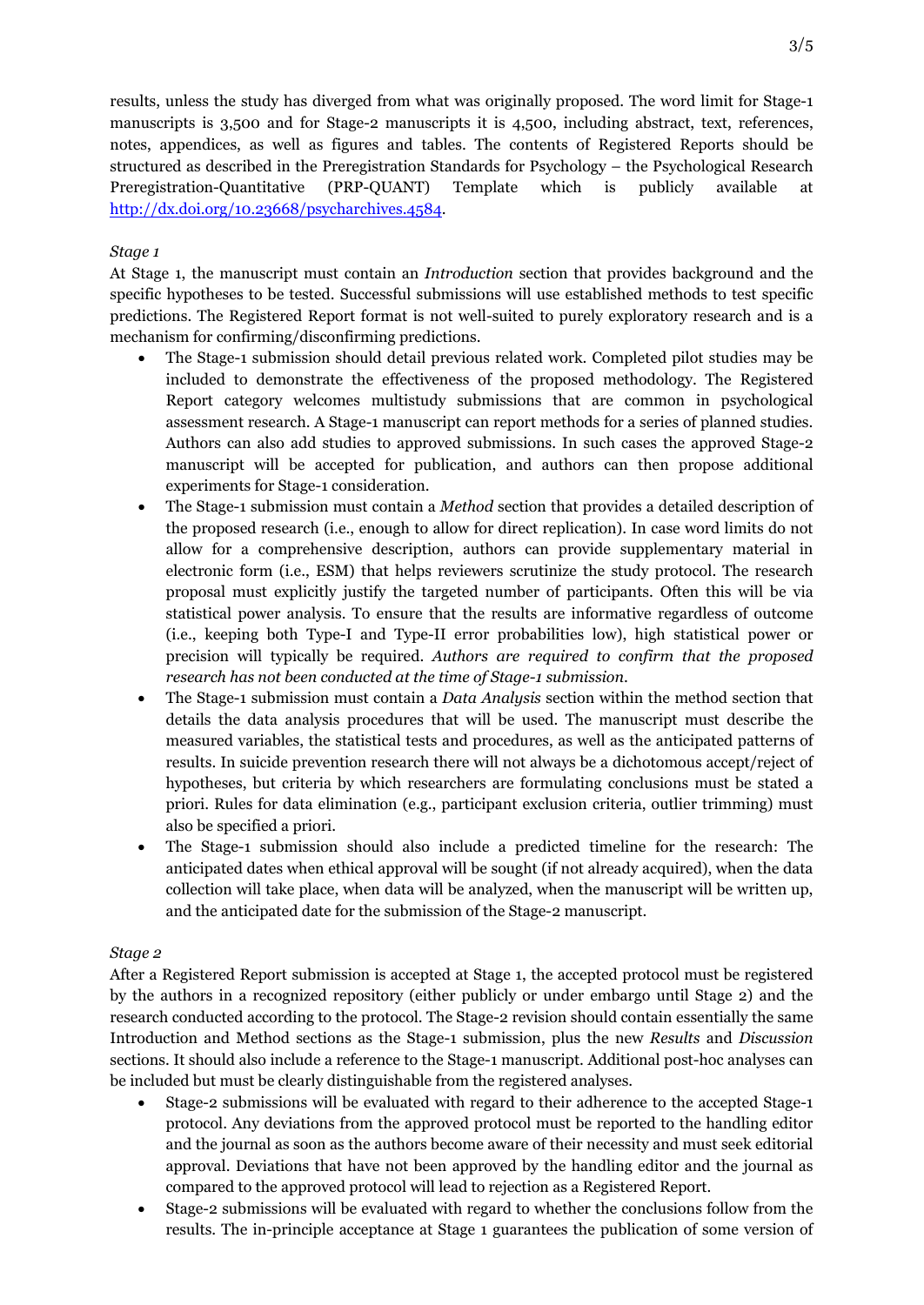the manuscript, provided that the study and analyses are conducted as proposed. However, Stage-2 submissions may be subject to one or more rounds of revisions to ensure that the Results and Discussion sections provide adequate detail.

## **Publication Ethics**

Authors are expected to respect publication ethics as outlined in the *Publication Manual of the American Psychological Association* (7th ed.). The journal and its editors adhere to, and expect its authors to adhere to, the Committee on Publication Ethics (COPE) standards [\(https://publicationethics.org\)](https://publicationethics.org/). Note also the Ethics and Research Transparency Form that all authors are expected to complete and submit with their manuscript:<https://www.hogrefe.com/us/journal/zeitschrift-fuer-psychologie>

## **Manuscript Submission**

A call for papers is issued for each topical issue. Current calls are available on the journal's website at [www.hogrefe.com/eu/journal/zeitschrift-fuer-psychologie.](http://www.hogrefe.com/eu/journal/zeitschrift-fuer-psychologie) Manuscripts should be submitted as Word or RTF documents by e-mail to the responsible guest editor(s). An article can only be considered for publication in the *Zeitschrift für Psychologie* if it can be assigned to one of the topical issues that have been announced. The journal does not accept general submissions. Names of authors are usually made known to reviewers, although blind reviewing is available on request. Authors who prefer blind reviewing should state this when first submitting their manuscript and should remove all potentially identifying information from the manuscript, replacing names and any indication of the university where a study was conducted by neutral placeholders.

## **Manuscript Format**

Manuscripts should be prepared according to the *Publication Manual of the American Psychological Association* (7th ed.). In particular, statistical and mathematical copy, as well as references and their text citations, should conform to the Publication Manual. In the reference list make sure to provide the DOIs (Digital Object Identifiers) of the cited journal articles. Footnotes in the running text should be avoided.

On the **Title Page** please include: full title, abstract, keywords, name and complete address of the corresponding author and names and affiliations of all authors, acknowledgments, and disclosures. A template for the title page is available on the journal's web page at  $\frac{http://www.hgf.io/zfp.}$  $\frac{http://www.hgf.io/zfp.}$  $\frac{http://www.hgf.io/zfp.}$  We encourage the inclusion of a section headed **Authorship** which outlines the contributions of the individual authors to the paper using relevant CRediT roles, formatted as in the following example with author order as on the article:

Philipp Yang, conceptualization, methodology; Ina Smith, funding acquisition; Sun Cheung, writing – review & editing.

Please refer to<https://casrai.org/credit/> for the contributor roles.

An **Abstract** (maximum length 150 words) should be provided on a separate page for original and review articles. A maximum of 5 keywords should be given after the abstract.

**Figures and tables** should be numbered using Arabic numerals. The same information should not appear in both a figure and a table. Each table and figure must be cited in the text and should be accompanied by a legend on a separate sheet. Figures must be supplied in a form suitable for reproduction: preferably vector graphics files or high-resolution graphics files (e.g., .jpg or .tiff, 600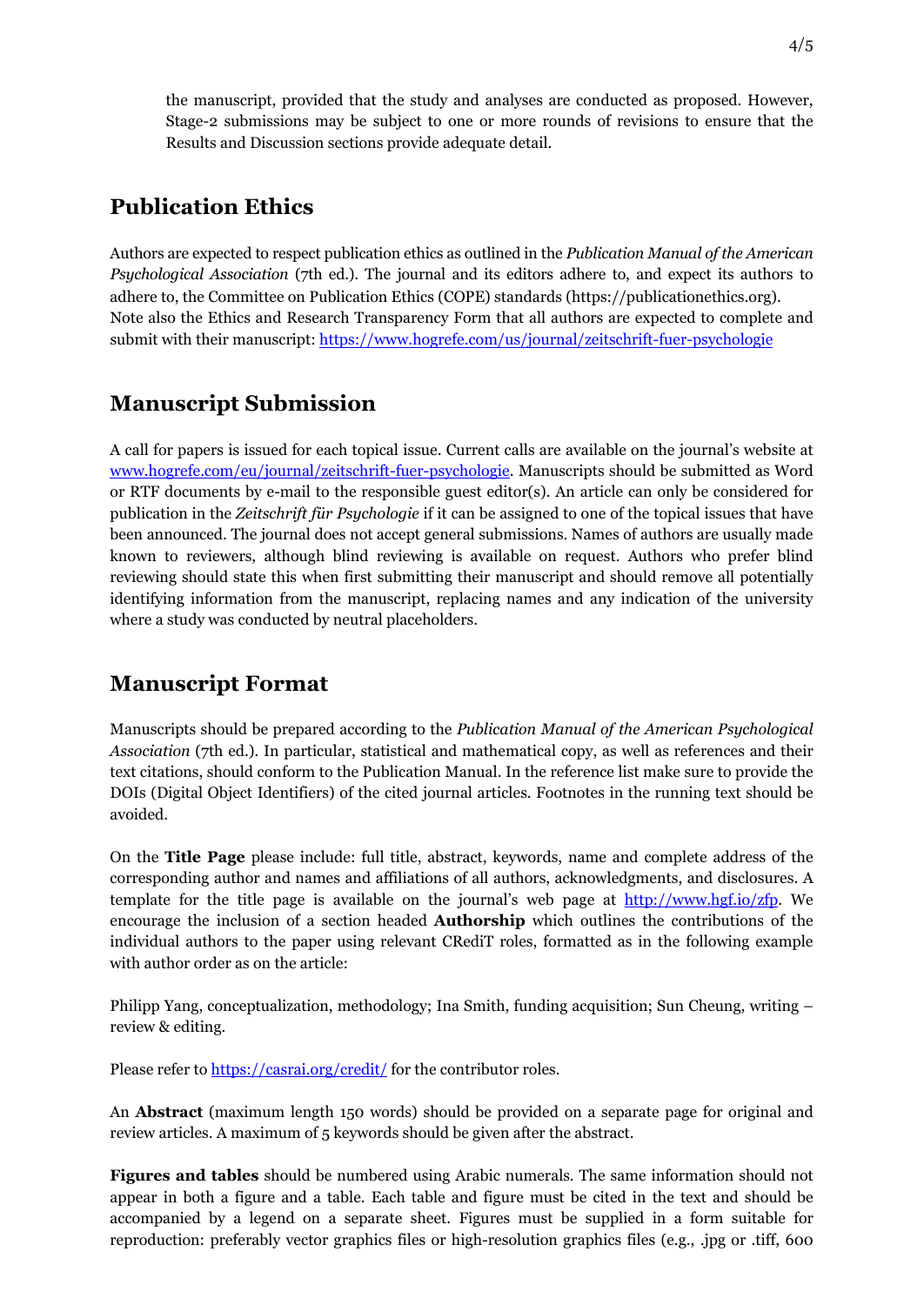dpi). Figures will normally be reproduced in black and white only. While it is possible to reproduce color illustrations, authors are reminded that they will be invoiced for the extra costs involved.

#### **Scientific Nomenclature and Style**

Authors should follow the guidelines of the APA Manual regarding style and nomenclature. Authors should avoid using masculine generic forms in their manuscripts. General statements about groups of people should be written in gender-neutral form; when presenting examples, authors may alternate between female and male forms throughout their text.

#### **Language**

It is recommended that authors who are not native speakers of English have their papers checked and corrected by a native-speaker colleague before submission. Standard US American spelling and punctuation as given in *Webster's New Collegiate Dictionary* should be followed.

#### **Open Data and Electronic Supplementary Material (ESM)**

Authors may submit study data, analysis scripts, and other study materials for manuscripts that involve new data as Electronic Supplementary Materials (ESM). In general, ESM may include relevant items that cannot be reproduced in printed form and may consist of material used to carry out the research (e.g., data sets, participant instructions, audiovisual stimuli, video footage of the experimental setup) or additional items that are not essential for inclusion in the full text but would nevertheless benefit the reader. ESM is not included in the article word count. ESM files will be published online as received from the author(s) without any conversion, testing, or reformatting. They will not be checked for typographical errors or functionality. The responsibility for the content and functionality remains entirely with the author(s). Hogrefe Publishing does not provide technical support for the creation or viewing of the supplementary files. If necessary, authors should seek the assistance of their local IT department. Like the manuscript, ESM should be original and not previously published. If previously published, it must be submitted with the necessary permissions. Note that the ESM files, just like the article itself, are permanent records and may not be altered once they have been published online. Please ensure that any ESM submitted with the article is in compliance with the EU General Data Protection Regulation (GDPR).

#### *Submission*

ESM files will be subjected to peer review along with the article itself. The number of ESM files you submit should be no more than 10. The file size should be kept as small as possible, not exceeding 10 MB in total. All file formats are accepted with the exception of executable files (e.g., .exe, .com, or .msi). Commonly used file formats that are accessible by most readers are preferred. Submit the ESM files in a single zip archive separate from the other files that are part of your submission.

#### *Citation in Manuscript*

All ESM files must be referred to with in-text citations (as for tables, figures, and appendices) and should be numbered in the order in which they are cited in the text. Follow the example:

For more information, listen to the audio file in Electronic Supplementary Material 1.

or: (listen to the audio file in Electronic Supplementary Material 1)

or: (the audio file is provided in Electronic Supplementary Material 1)

If appropriate, you may combine several ESM elements into a single file. For example:

See Tables 1–3 in Electronic Supplementary Material 1.

Include a section headed ''Electronic Supplementary Material'' at the end of your article before the reference section. List all files in the order in which they are cited in the text. Provide a title for each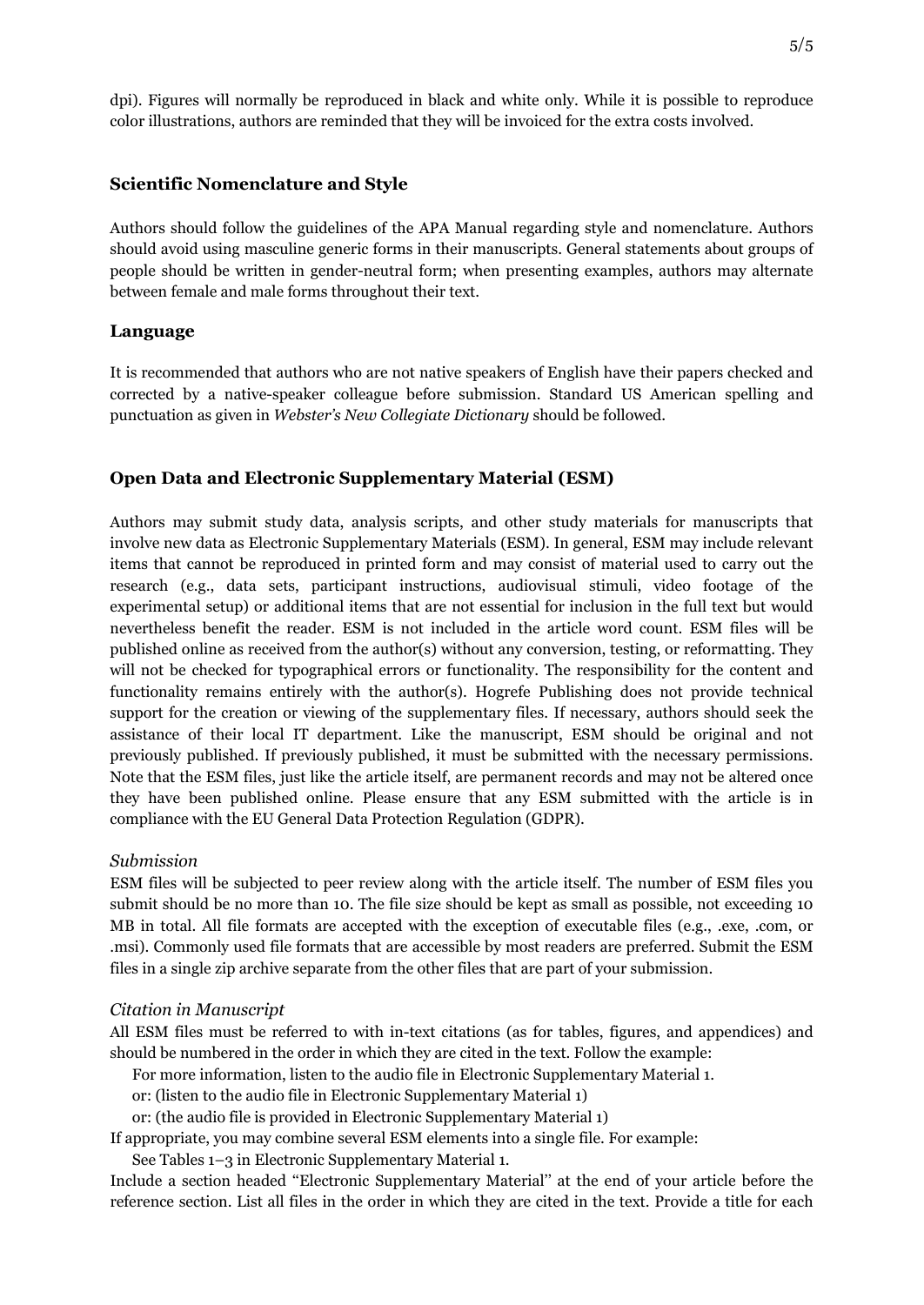ESM file along with the file name. Optionally, you may also provide a short description for each file (max. 20 words). Follow the example:

*ESM 1.* Audio file (.mp3). (= title and file name)

This audio file contains utterances of the study participants. (= description of file)

*ESM* 1. Tables  $1-3$  ( $\overline{x}$ lsx). (= title and file name)

The tables show additional p-values, weather variables, and demographic characteristics. (= description of file)

Make sure that the file names listed here match the names of the submitted files. Please note that only the title and the description will appear in the article; the file name will not. It is for reference purposes only.

### **Proofs**

PDF proofs will be sent to the corresponding author. Changes of content or stylistic changes may only be made in exceptional cases in the proofs. Corrections that exceed 5% of the typesetting costs may be invoiced to the authors.

## **Offprints**

The corresponding author of each accepted paper will receive free online access to the published version of the paper when it is first released online. The author may download the PDF of the published version of record. It is provided for the author's personal use, including for sharing with coauthors (see also ''Guidelines on sharing and use of articles in Hogrefe journals'' on the journal's web page at [http://www.hgf.io/zfp\)](http://www.hgf.io/zfp).

## **Copyright Agreement**

By submitting an article, the author confirms and guarantees on behalf of themselves and any coauthors that the manuscript has not been submitted or published elsewhere, and that they hold all copyright in and titles to the submitted contribution, including any figures, photographs, line drawings, plans, maps, sketches, and tables, and that the article and its contents do not infringe in any way on the rights of third parties. The author indemnifies and holds harmless the publisher from any third-party claims.

The author agrees, upon acceptance of the article for publication, to transfer to the publisher the exclusive right to reproduce and distribute the article and its contents, both physically and in nonphysical, electronic, or other form, in the journal to which it has been submitted and in other independent publications, with no limitations on the number of copies or on the form or the extent of distribution. These rights are transferred for the duration of copyright as defined by international law. Furthermore, the author transfers to the publisher the following exclusive rights to the article and its contents:

- 1. The rights to produce advance copies, reprints, or offprints of the article, in full or in part, to undertake or allow translations into other languages, to distribute other forms or modified versions of the article, and to produce and distribute summaries or abstracts.
- 2. The rights to microfilm and microfiche editions or similar, to the use of the article and its contents in videotext, teletext, and similar systems, to recordings or reproduction using other media, digital or analog, including electronic, magnetic, and optical media, and in multimedia form, as well as for public broadcasting in radio, television, or other forms of broadcast.
- 3. The rights to store the article and its content in machine-readable or electronic form on all media (such as computer disks, compact disks, magnetic tape), to store the article and its contents in online databases belonging to the publisher or third parties for viewing or downloading by third parties, and to present or reproduce the article or its contents on visual display screens, monitors, and similar devices, either directly or via data transmission.